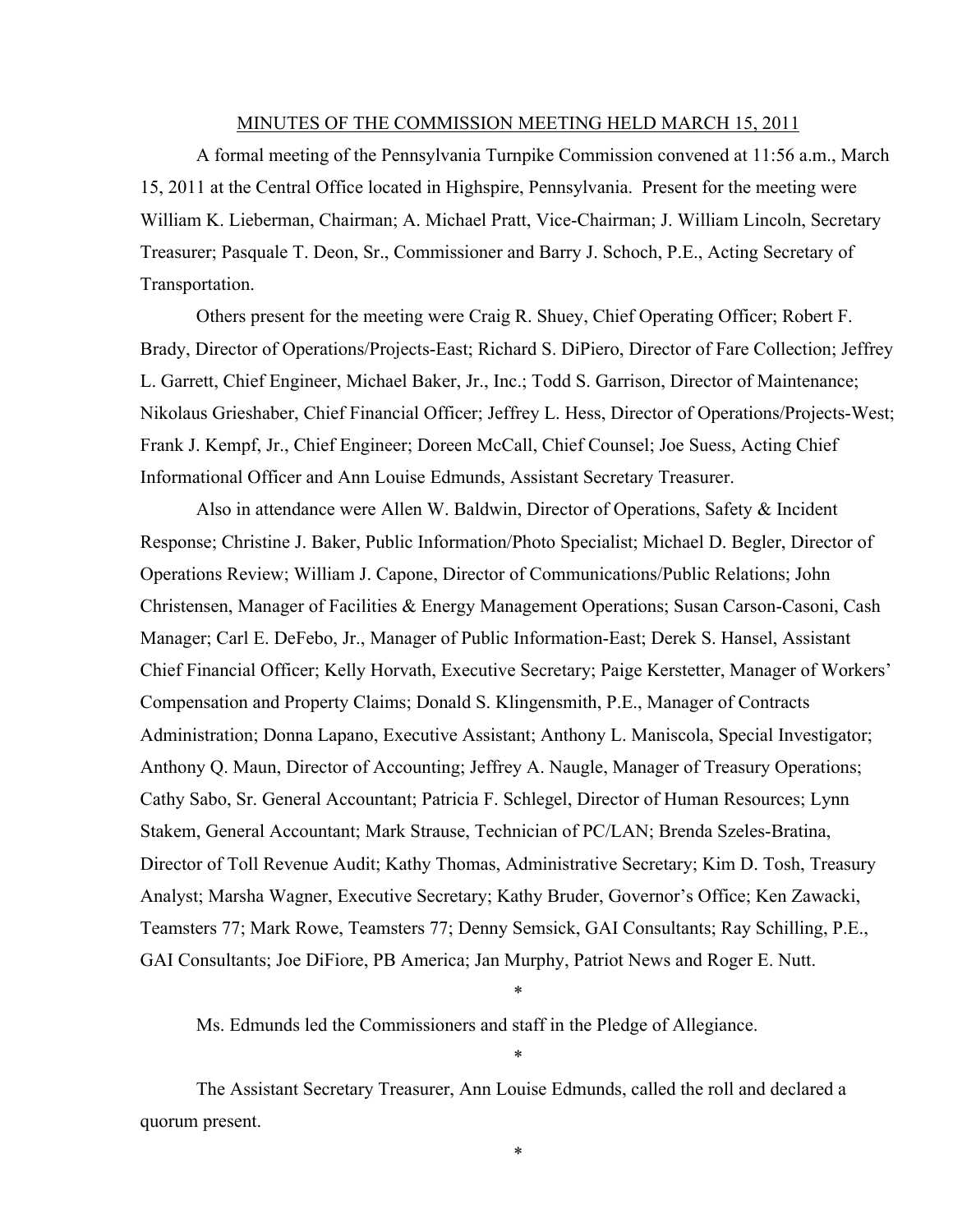#### SUNSHINE ANNOUNCEMENT

MS. EDMUNDS: THE COMMISSIONERS MET IN EXECUTIVE SESSION PRIOR TO TODAY'S FORMAL AGENDA SESSION TO CONSIDER MATTERS OF PERSONNEL, WHICH INCLUDED A RECLASSIFICATION, TERMINATIONS, NEW HIRES, SUMMER PROGRAM, RELEASE AND REQUESTS TO POST AND FILL; TO ABOLISH; AND TO CREATE AND FILL POSITIONS IN THE EXECUTIVE OFFICE AND INFORMATION TECHNOLOGY, FINANCE & ADMINISTRATION, FARE COLLECTION AND OPERATIONS & INCIDENT RESPONSE DEPARTMENTS.

THE COMMISSIONERS ALSO DISCUSSED Ritchey v. PTC, Docket No. 3676134 AND ENGAGED IN NON-DELIBERATIVE INFORMATIONAL DISCUSSIONS REGARDING VARIOUS ACTIONS AND MATTERS, WHICH HAVE BEEN APPROVED AT PREVIOUS PUBLIC MEETINGS.

\*

### PUBLIC COMMENT

MS. EDMUNDS: THE PUBLIC IS WELCOME AT THIS TIME TO ADDRESS THE COMMISSION REGARDING ITEMS LISTED ON THE AGENDA OR OTHER ITEMS NOT LISTED ON THE AGENDA THAT ARE WITHIN THE COMMISSION'S AUTHORITY OR CONTROL.

IN ORDER TO CONDUCT AN ORDERLY, EFFICIENT, EFFECTIVE AND DIGNIFIED MEETING, ALL PERSONS WISHING TO ADDRESS THE COMMISSION SHOULD HAVE SIGNED IN AND REQUESTED TIME TO SPEAK. IF YOU HAVE NOT DONE SO, YOU ARE INVITED TO DO SO.

COMMISSIONERS, WE HAVE NO REQUESTS TO ADDRESS THE COMMISSION. AT THIS TIME WE ASK ALL VISITORS TO STAND AND INTRODUCE YOURSELF.

KEN ZAWACKI, TEAMSTERS KATHY BRUDER, GOVERNOR'S OFFICE ROGER NUTT RAY SCHILLING, GAI CONSULTANTS DENNY SEMSICK, GAI CONSULTANTS JOE DIFIORE, PB AMERICA JAN MURPHY-PATRIOT NEWS

MS. EDMUNDS: THIS CONCLUDES THE PUBLIC COMMENT SECTION OF THE MEETING. \*

### MINUTES OF THE MEETING

Motion-That the Minutes of the meeting held March 1, 2011 be approved and filed-was made

by Commissioner Lincoln, seconded by Commissioner Pratt; and passed unanimously.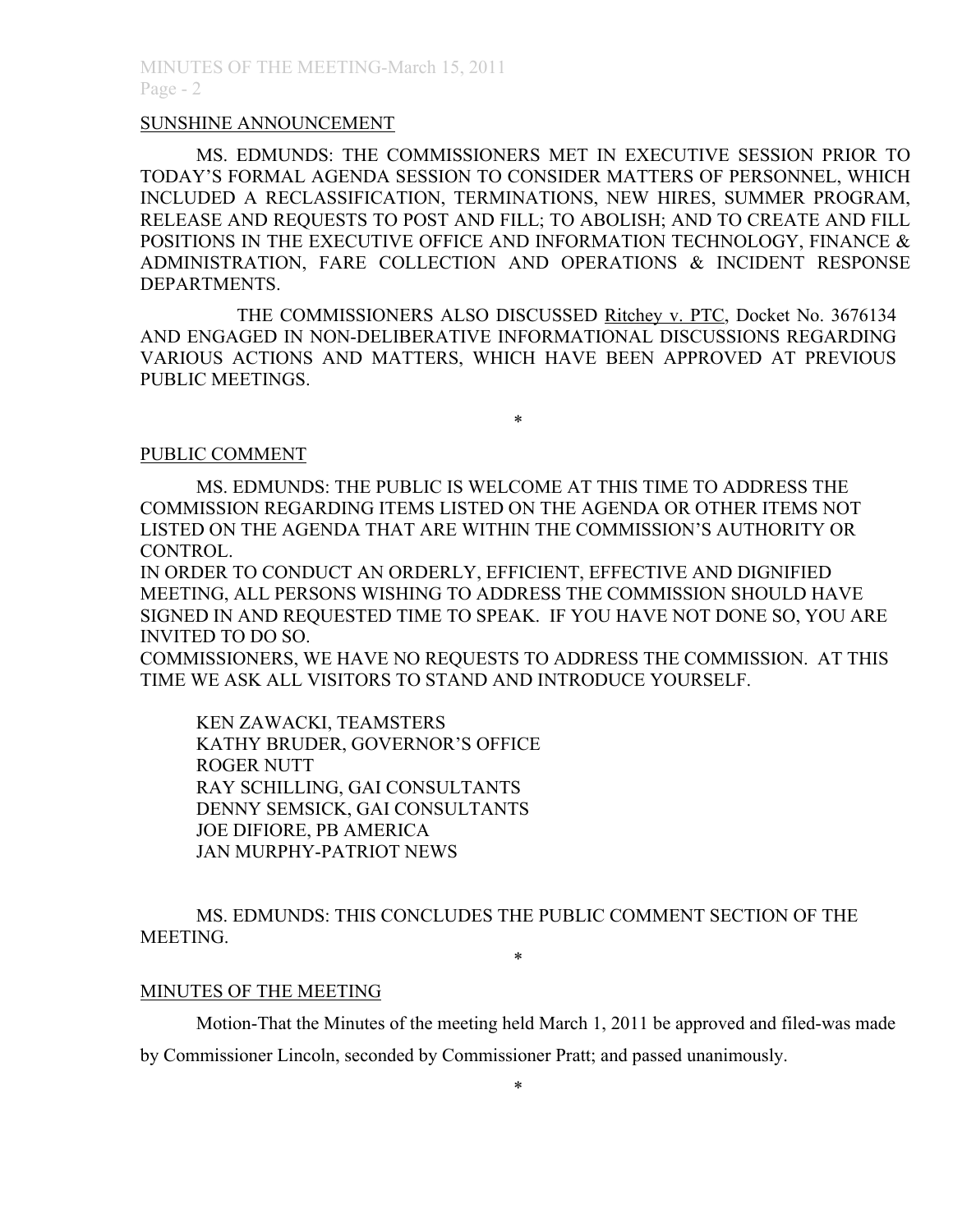## MINUTES OF THE MEETING-March 15, 2011 Page - 3

#### COMMUNICATIONS

Motion-That the Commission accepts and files the memos received from the Chief Counsel and the Manager of Strategic Sourcing & Asset Management-was made by Commissioner Lincoln, seconded by Commissioner Deon; and passed unanimously.

\*

#### PERSONNEL

Motion-That the Commission approves the Personnel as amended-was made by Commissioner Lincoln, seconded by Commissioner Deon; and passed unanimously.

#### NEW BUSINESS

#### Reinvestments, Liquidations and Purchase of Securities

Upon the motion by Commissioner Lincoln, seconded by Commissioners Deon, the following Resolution was presented for adoption:

#### RESOLUTION

\*

BE IT RESOLVED that The Pennsylvania Turnpike Commission hereby ratifies the action of the Assistant Chief Financial Officer, with the approval of the Chief Executive Officer and the Consulting Engineer, in directing the Trustee to make the foregoing reinvestments, liquidations and purchases; and

BE IT FURTHER RESOLVED that copies of the Resolution certified by the Assistant Secretary Treasurer shall be forwarded to the Trustee as required in Article VI, Section 602 of the 2001 Amended and Restated Trust Indenture.

The following members voted yea: Commissioners Lieberman, Pratt, Lincoln, Deon and Schoch; the motion passed unanimously.

\*

#### AGREEMENTS

Motion-That the Commission approves the negotiation and execution of the Supplemental Agreement, Amendments and Agreements for the items listed in memos "a" through "d":

- a. Supplemental letter agreement with Allegheny Power for the relocation of its facilities necessary for the reconstruction project at MP 73.14 and the replacement of Bridge B-470, for an additional \$13,950.07; increasing the not-to-exceed amount to \$36,835.26;
- b. Amendment to our agreement with G.R. Sponaugle Services for mechanical and electrical maintenance services for the Central Office Building; to extend the terms of the agreement until December 31, 2011;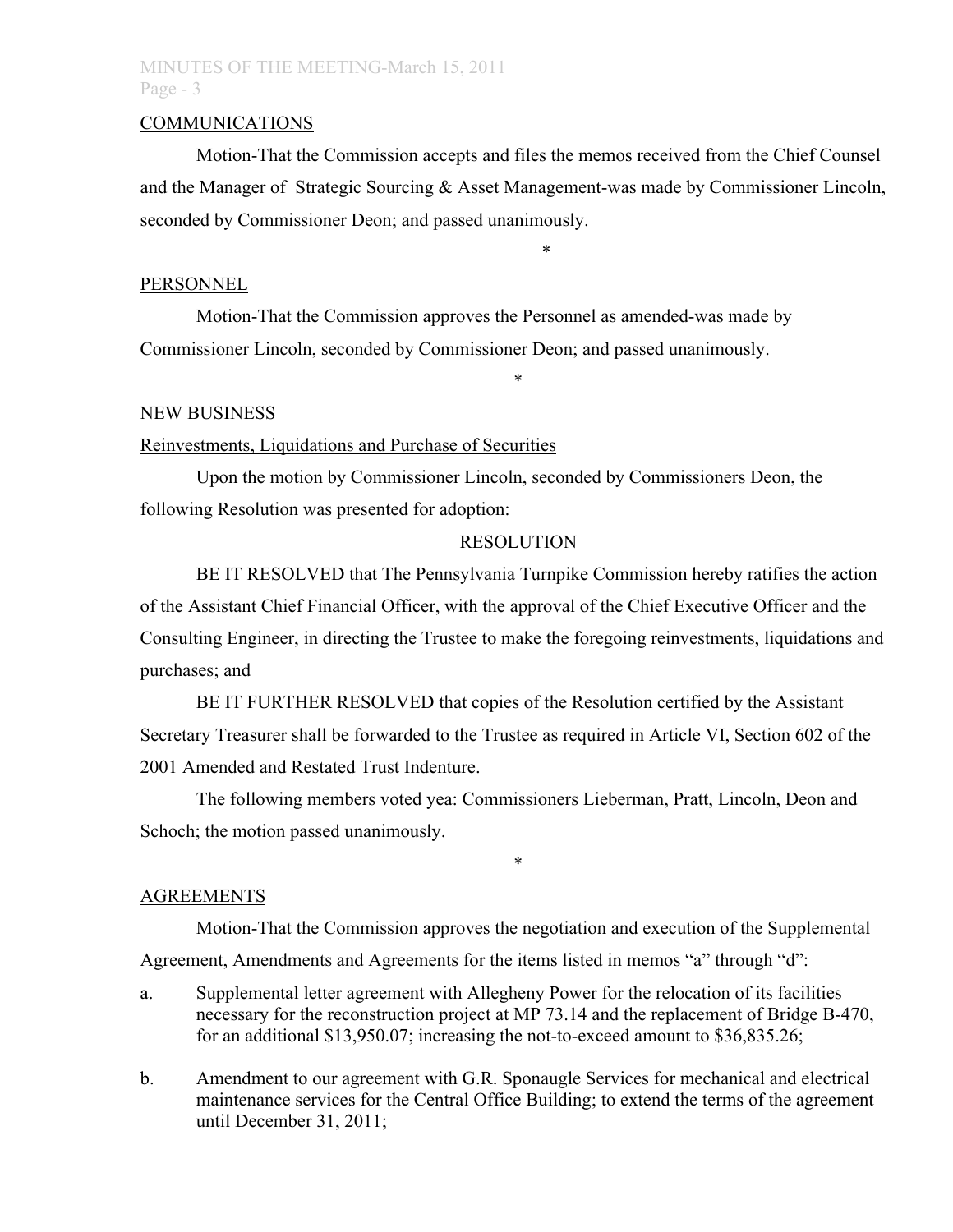### MINUTES OF THE MEETING-March 15, 2011 Page - 4

- c. Amendment to Work Order #20 with TransCore to standardize digital video recorders and add additional booth security cameras on Toll 43 Plazas, Toll 60 North and South Barriers and Toll 66 Plazas, for an additional \$201,099.00; increasing the not-to-exceed amount to \$1,360,973.00;
- d. Agreement with Elizabethtown Fire Department to provide fire/rescue service between MP 252.00 and MP 259.00.

-was made by Commissioner Lincoln, seconded by Commissioner Pratt; and passed unanimously.

\*

### RIGHT-OF-WAY REQUEST

Motion-That the Commission authorizes the acquisition of a total take parcel (Parcel 42) necessary for the total reconstruction project from MP 40.00 to MP 48.00, by issuing payment in the amount of \$370,000.00 payable to Nathan Zarichnak, Escrow Agent; representing fair market value; authorize the appropriate Commission officials to execute the agreement of sale; authorize the payment of additional statutory damages as calculated by the Legal Department and approved by the Chief Operating Officer; and payment of the fair market value to the property owners is contingent upon their delivery of a deed prepared by the Legal Department-was made by Commissioner Lincoln, seconded by Commissioner Pratt; and passed unanimously.

\*

### APPROVE ADVERTISING

Motion-That the Commission approves advertising for a Project Management Information System to replace Buzzsaw and Constructware-was made by Commissioner Lincoln, seconded by Commissioner Pratt; and passed unanimously.

\*

### ISSUANCE OF A PURCHASE ORDER

Motion-That the Commission approves the Award of Contract #T-149.50T002-3-02 for the replacement of Bridge B-553 at MP 155.14; to the lowest responsive and responsible bidder, New Enterprise Stone & Lime Co., Inc.; at a total award of \$1,710,705.25 and a contingency of \$75,000.00-was made by Commissioner Lincoln, seconded by Commissioner Deon; and passed unanimously.

### STREET ROAD TOLLING & AET TOLLING

Motion-That the Commission authorizes the implementation of the new tolling structure for Street Road effective April 3, 2011; and approves the tolling structure for existing and proposed

\*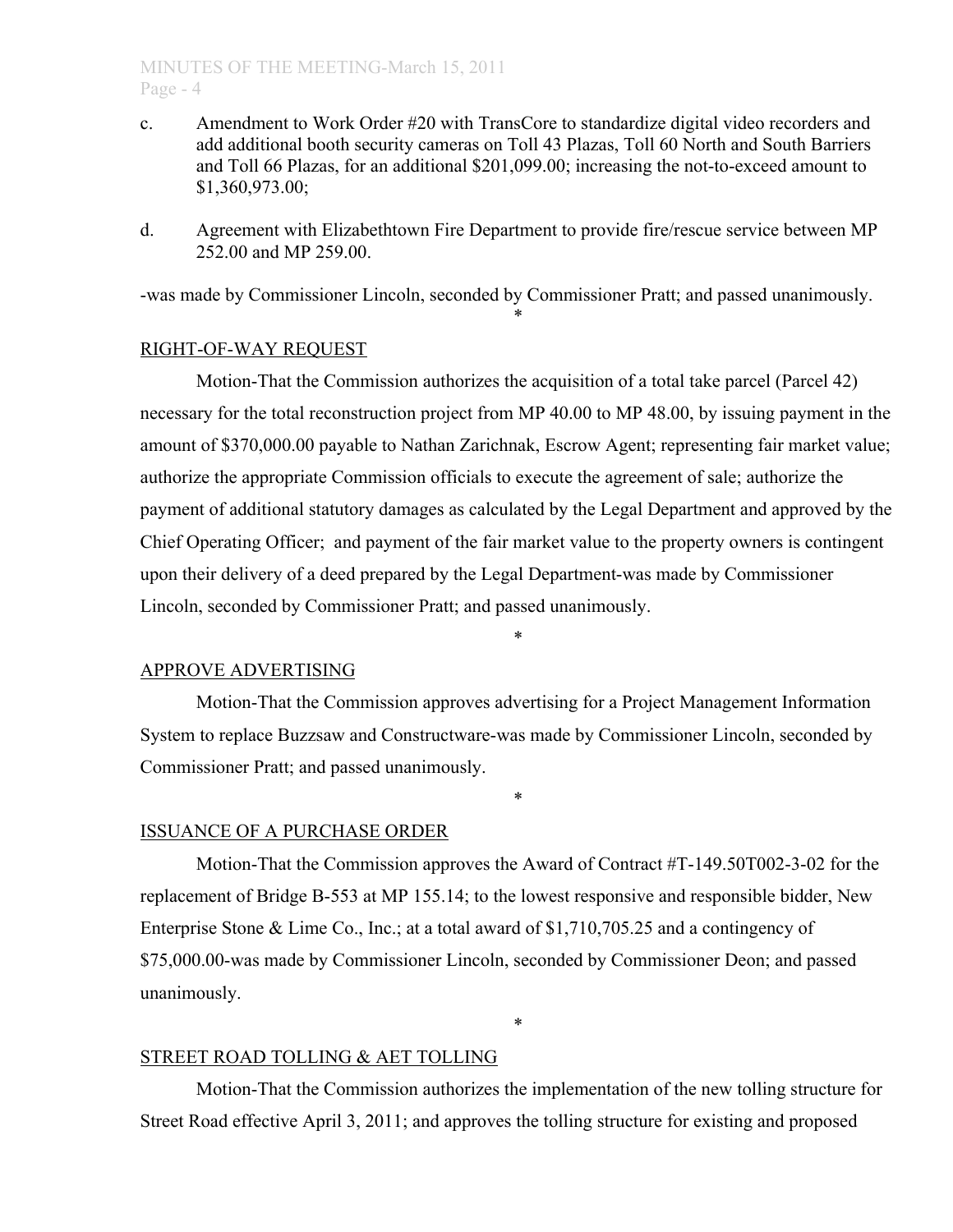AET Interchanges (All Electronic Tolling) as proposed by WSA-was made by Commissioner Lincoln, seconded by Commissioner Deon; and passed unanimously.

\*

## PTRC RECOMMENDATIONS

Motion-That the Commission approves the vendor selection recommendation from the Procurement Technical Review Committee and authorizes the negotiation and execution of the agreements for the items listed in memos "a" and "b":

- a. Construction insurance consulting services to review the feasibility of Owner Controlled Insurance Program (OCIP) vs. Traditional insurance policies to ECBM Insurance Brokers  $\&$ Consultants;
- b. Third party administrator services for the Commission's self-insured auto and general liability claims to Inservco Insurance Services, Inc.

-was made by Commissioner Lincoln, seconded by Commissioner Deon; and passed unanimously. \*

## FINAL PAYMENT

Motion-That the Commission approves Final Payment in the amount of \$266,866.71 for Contract #T-247.38F003-3-02 with Wohlsen Construction Company for general construction of the TIP building renovations, for a final contract value of \$5,337,334.10-was made by Commissioner Lincoln, seconded by Commissioner Pratt; and passed unanimously.

\*

# ITEMS ADDED TO THE FORMAL AGENDA

## SUPPLEMENTAL AGREEMENTS

Motion-That the Commission approves the Supplemental Agreements as listed in memos "a"

through "f":

- a. Supplemental Agreement #3 with Jacobs Engineering Group for design management services through the completion of the final design phase for Stage 1 Construction of the I-95/I-276 Interchange project, for an additional \$3,500,000.00; increasing the not-to-exceed amount to \$13,700,000.00;
- b. Supplemental Agreement #2 with McTish, Kunkel & Associates for CI/CM for the Allegheny River Bridge Construction project, for an additional \$250,000.00; increasing the not-to-exceed amount to \$15,149,367.33;
- c. Supplemental Agreement #6 with CDI-Infrastructure  $d/b/a$  L. R. Kimball for preliminary engineering/environmental services for the Allegheny Tunnel Transportation improvement project, for an additional \$1,800,000.00; increasing the not-to-exceed amount to \$5,887,016.13;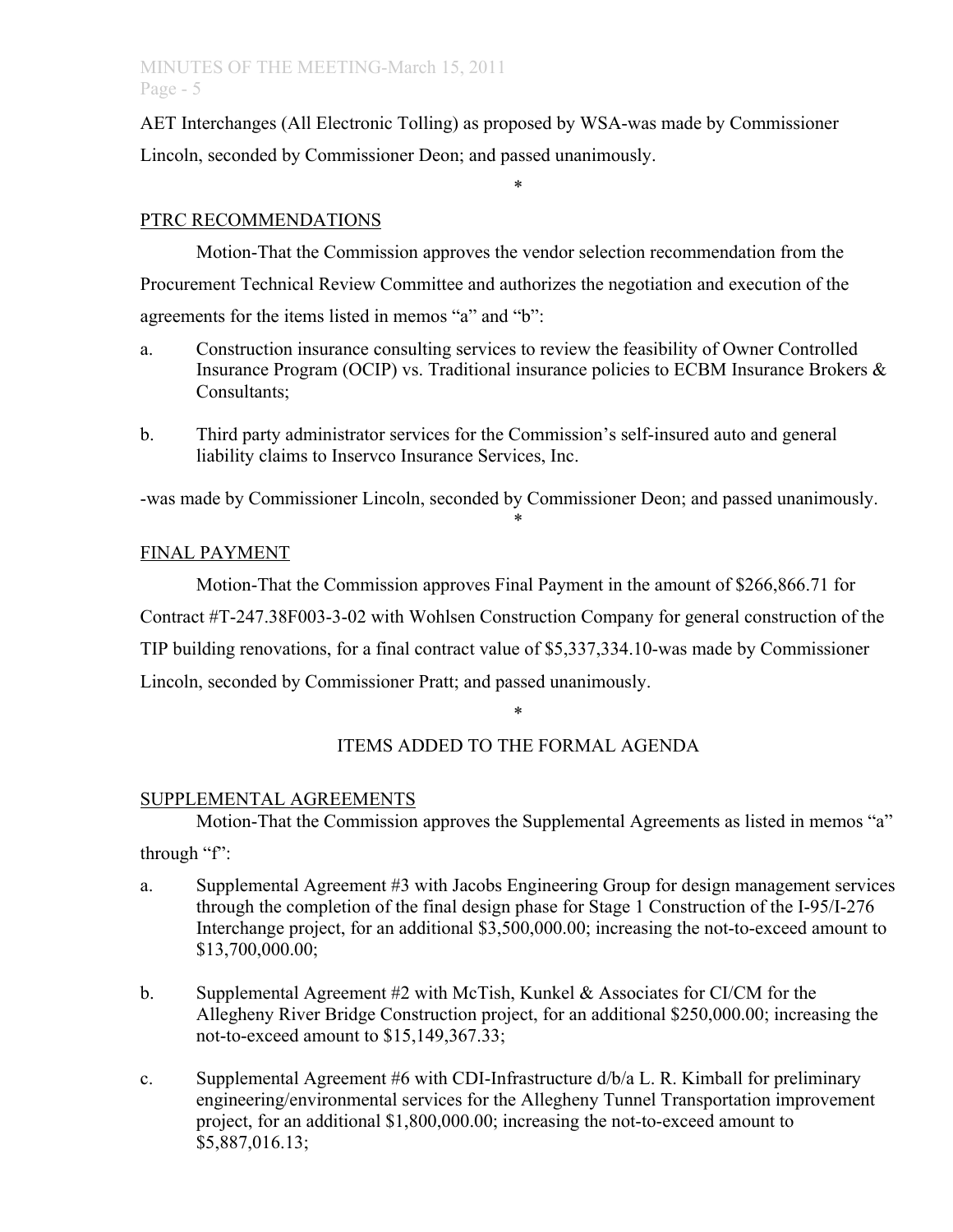- d. Supplemental Agreement #2 with Harris Miller Miller & Hanson for noise analysis and mitigation design services form the MP 320.00 to MP 326.00 total reconstruction project, for an increase of \$50,000.00; increasing the not-to-exceed amount to \$550,000.00;
- e. Supplemental Agreement #6 with STV Incorporated for final design of the MP 320.00 to MP 326.00 total reconstruction project, for an increase of \$10,000,000.00; increasing the not-toexceed amount to \$34,600,000.00;
- f. Supplemental Agreement #1 with JBC Associates, Inc. for CI/CM on the Route 29 Interchange construction project, for an increase of \$905,700.99; increasing the not-toexceed amount to \$4,496,080.42.

-was made by Commissioner Lincoln, seconded by Commissioner Deon; and passed unanimously. \*

### CHANGE ORDER

Motion-That the Commission approves the Change Order #7 for Contract #01-002-FCXM with Walsh Construction for construction of Section 51H of the Mon/Fayette Expressway, to eliminate a contract interim milestone date for the completion of specific work in the pier  $2 \& 3$  area for Bridge MF-202A that is no longer necessary-was made by Commissioner Lincoln, seconded by Commissioner Pratt; and passed unanimously.

\*

### APPROVAL AUTHORIZATION

Motion-That the Commission amends the policy authorizing the responsibility of approving Legal settlements/taxable court costs, recording fees, real estate taxes, municipal and municipal authority assessments, professional services including attorney, expert witness and appraisal fees ranging in the amounts from \$50,001 to \$100,000, to the Chief Operating Officer whenever there is a vacancy in the CEO position-was made by Commissioner Lincoln, seconded by Commissioner Deon; and passed unanimously.

### ADJOURNMENT

CHAIRMAN LIEBERMAN: ONE OF THE ITEMS WE APPROVED TODAY IS OUR NEW CEO, SO LET ME INTRODUCE HIM TO EVERYONE, THIS IS ROGER NUTT. HE COMES TO US WITH 30 YEARS OF TRANSPORTATION EXPERIENCE FROM ANOTHER STATE. ROGER WELCOME TO THE TURNPIKE, WE LOOK FORWARD TO TAKING ADVANTAGE OF ALL YOUR EXPERIENCE AND YOUR BREADTH OF KNOWLEDGE AND WE ARE VERY EXCITED TO HAVE YOU ONBOARD. WELCOME.

\*

ROGER NUTT: THANK YOU FOR THIS OPPORTUNITY AND I JOIN THE COMMISSION AT AN INTERESTING TIME IN ITS 70-YEAR HISTORY, WHEN PEOPLE RIGHTFULLY HAVE HIGHER EXPECTATIONS OF GOVERNMENT TO PERFORM BETTER WHILE SPENDING LESS. THE COMMISSION MUST INTENSITY EFFORTS TO CUT COSTS AND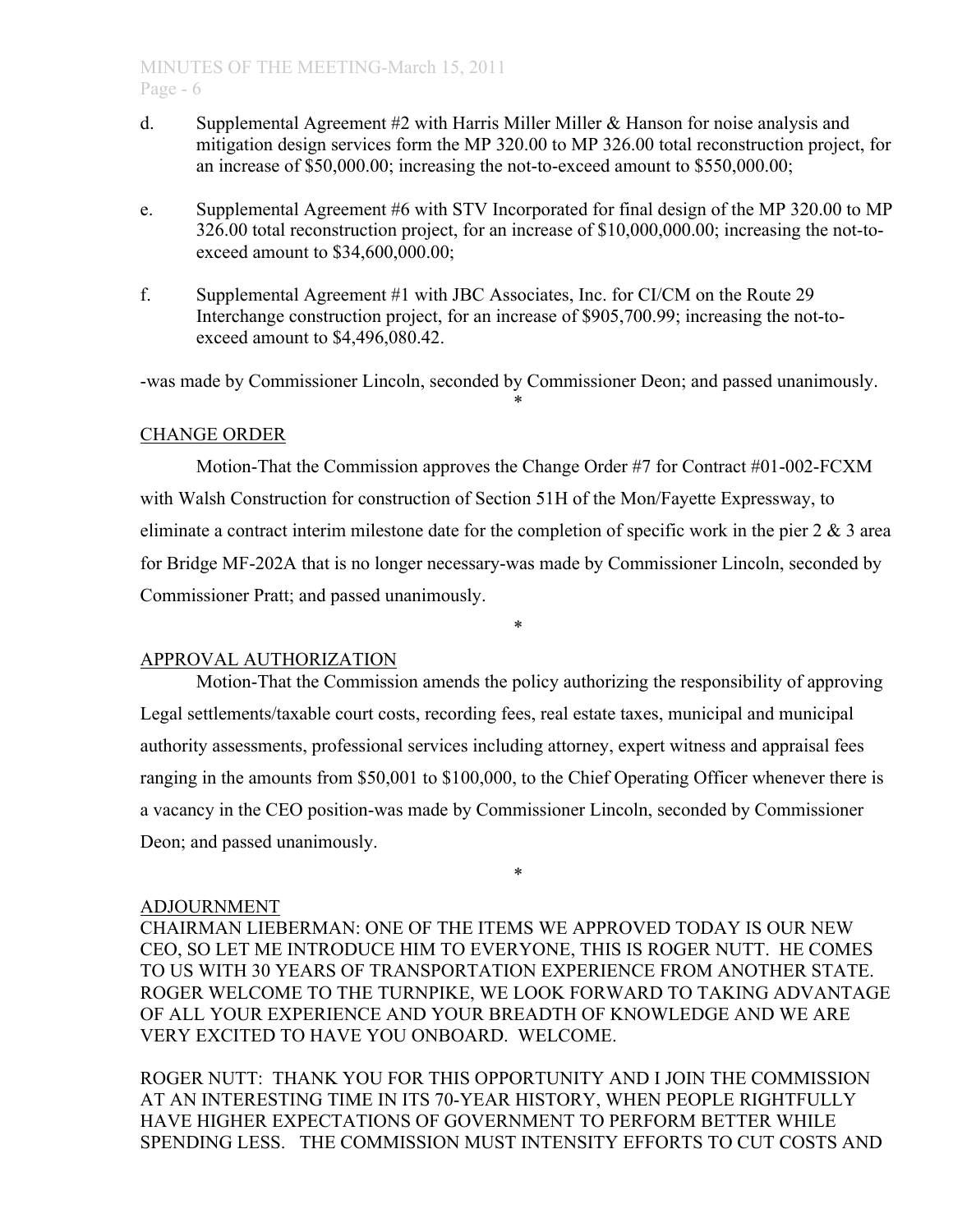## LEVERAGE TECHNOLOGY IF IT'S TO SUCCEED IN ITS MISSION OF ENHANCING MOBILITY AND SAFETY ACROSS PENNSYLVANIA. THANK YOU.

VICE CHAIRMAN PRATT: MR. CHAIRMAN, IF I COULD ALSO SAY THAT I'VE HAD AN OPPORTUNITY TO MEET MR. NUTT, AS WE ALL HAVE, AND I WILL SAY WE ARE ALL VERY EXCITED ABOUT HIS EXPERIENCE AND NOT ONLY THAT, BUT HE IS A NICE GUY. WE LOOK FORWARD TO YOU WORKING WITH US TO CONTINUE TO MOVE THE TURNPIKE FORWARD.

\*

Motion-That this meeting of The Pennsylvania Turnpike Commission be adjourned at 12:05

p.m.-was made by Commissioner Lincoln, seconded by Commissioner Deon; and passed unanimously.

PREPARED BY:

Ann Louise Edmunds Assistant Secretary Treasurer

03-15-11 **APPROVED BY:** 

J. William Lincoln Secretary Treasurer